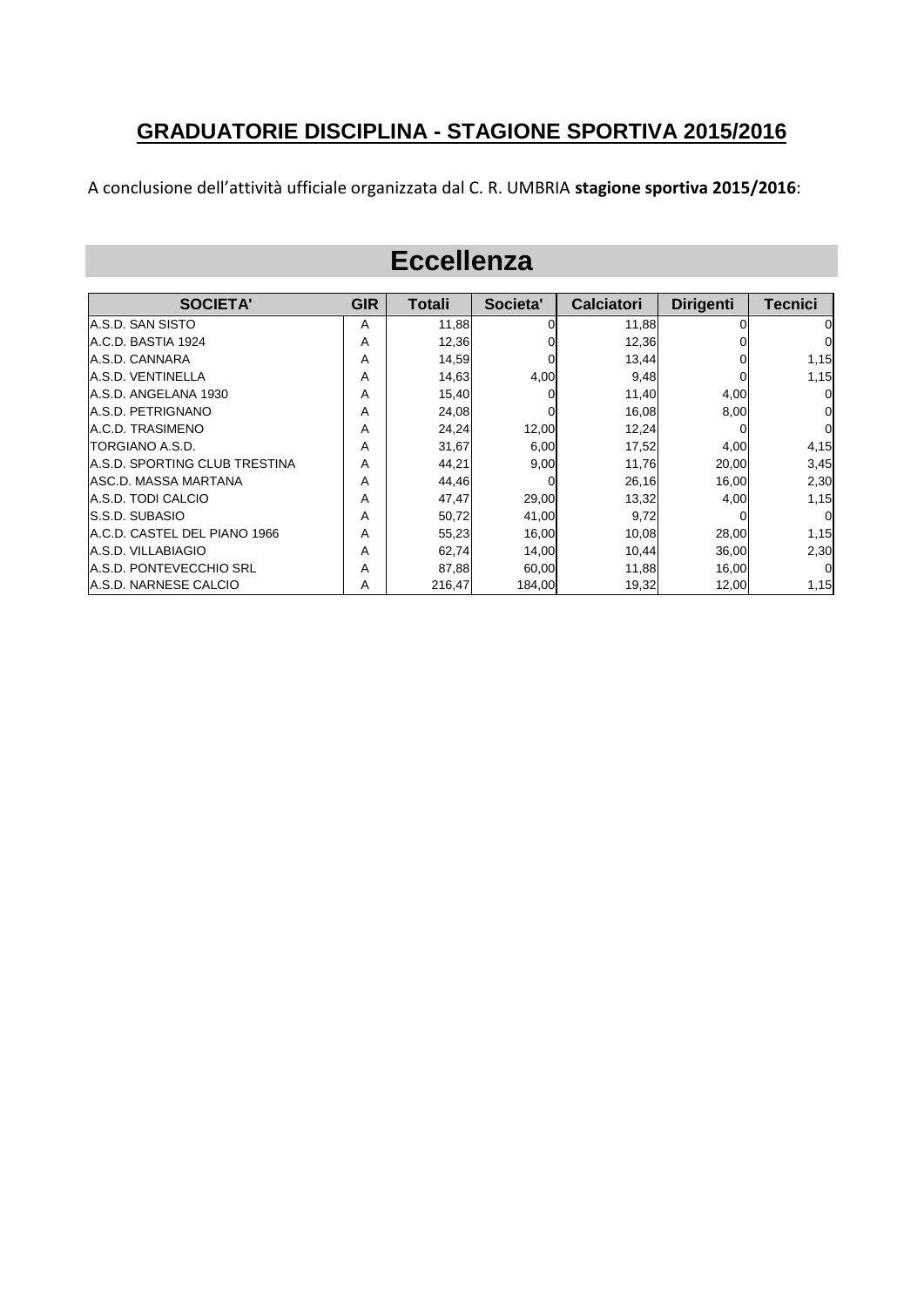| <b>Promozione</b>                |            |        |          |                   |                  |          |  |  |
|----------------------------------|------------|--------|----------|-------------------|------------------|----------|--|--|
| <b>SOCIETA'</b>                  | <b>GIR</b> | Totali | Societa' | <b>Calciatori</b> | <b>Dirigenti</b> | Tecnici  |  |  |
| <b>U.S.D. PIEVESE</b>            | A          | 12,02  | 0        | 9,72              |                  | 2,30     |  |  |
| A.S.D. SAN MARCO JUVENTINA F.C.  | А          | 15,04  | 1,00     | 14,04             |                  | 0        |  |  |
| VIRTUS SANGIUSTINO S.S.D.        | A          | 17,75  | 4,00     | 9,60              |                  | 4,15     |  |  |
| A.S.D. FONTANELLEBRANCA          | А          | 18,56  | 0        | 10,56             | 8,00             |          |  |  |
| A.P.D. CORCIANO                  | А          | 22,64  | $\Omega$ | 14,64             | 8,00             | $\Omega$ |  |  |
| A.S.D. M.A.R.R.A.-S.FELICIANO    | A          | 23,34  | 4,00     | 14,04             |                  | 5,30     |  |  |
| S.S.D. CERQUETO CALCIO           | А          | 30,87  | 0        | 21,72             | 8,00             | 1,15     |  |  |
| <b>G.S.D. MADONNA DEL LATTE</b>  | Α          | 31,84  | 2,00     | 21,84             | 8,00             | 0        |  |  |
| A.S.D. PONTEVALLECEPPI           | А          | 32,96  | 2,00     | 18,96             | 12,00            | $\Omega$ |  |  |
| A.S.D. POL. PIETRALUNGHESE       | А          | 37,40  | 4,00     | 14,40             | 16,00            | 3,00     |  |  |
| G.S.D. CASA DEL DIAVOLO          | А          | 39,82  | 5,00     | 17,52             | 12,00            | 5,30     |  |  |
| A.S.D. REAL PITULUM TIBERIS      | А          | 49,58  | 2,00     | 17,28             | 28,00            | 2,30     |  |  |
| G.S. LAMA CALCIO A.S.D.          | A          | 49,90  | 25,00    | 15,60             | 4,00             | 5,30     |  |  |
| S.S.D. SAN LORENZO LERCHI A.R.L. | Α          | 59,56  | 27,00    | 16,56             | 16,00            | 0        |  |  |
| <b>IPOL. AGELLO A.S.D.</b>       | А          | 79,95  | 20,00    | 22,80             | 36,00            | 1,15     |  |  |
| A.S.D. TAVERNELLE CALCIO         | A          | 182,16 | 35,00    | 18,00             | 128,01           | 1,15     |  |  |

| <b>SOCIETA'</b>                         | <b>GIR</b> | <b>Totali</b> | Societa' | <b>Calciatori</b> | <b>Dirigenti</b> | <b>Tecnici</b> |
|-----------------------------------------|------------|---------------|----------|-------------------|------------------|----------------|
| <b>POL.D. CAMPITELLO</b>                | В          | 12,55         |          | 11,40             |                  | 1,15           |
| A.S.D. NOCERA UMBRA                     | B          | 13,44         |          | 13,44             |                  |                |
| <b>ORVIETANA CALCIO S.R.L.</b>          | B          | 14,12         | 2,00     | 12,12             |                  |                |
| A.S.D. G.M. 10                          | B          | 15,24         | 3,00     | 12,24             |                  | 0              |
| A.S.D. CLITUNNO                         | B          | 16,59         | 2,00     | 13,44             |                  | 1,15           |
| A.S.D. DUCATO CALCIO                    | B          | 19,04         | 4,00     | 11,04             | 4,00             |                |
| A.S.D. ATLETICO ORTE 5.11               | B          | 22,36         | 3,00     | 15,36             | 4,00             | O.             |
| IA.S.D. NUOVA GUALDO BASTARDO           | B          | 23,50         |          | 10,20             | 8,00             | 5,30           |
| IG.S. ARRONE A.S.D.                     | B          | 25,55         | 10,00    | 14,40             |                  | 1,15           |
| A.C.D. ASSISI                           | B          | 26,80         | 8,00     | 10,80             | 8,00             |                |
| A.S.D. NESTOR CALCIO                    | в          | 34,44         | 1,00     | 13,44             | 20,00            | 0              |
| A.C.D. BEVAGNA                          | B          | 36,35         | 4,00     | 19,20             | 12,00            | 1,15           |
| A.S.D. AMERINA 1950                     | B          | 38,32         | $\Omega$ | 21,72             | 12,00            | 4,60           |
| <b>A.S.D. OLYMPIA THYRUS S.V.FARINI</b> | в          | 38,62         | 1,00     | 25,32             | 4,00             | 8,30           |
| POL.D. AMC 98                           | B          | 41,94         | 1,00     | 20,64             | 12,00            | 8,30           |
| <b>IPOL. NUOVA FULGINIUM A.S.D.</b>     | в          | 87,78         | 8,00     | 18,48             | 32,00            | 29,30          |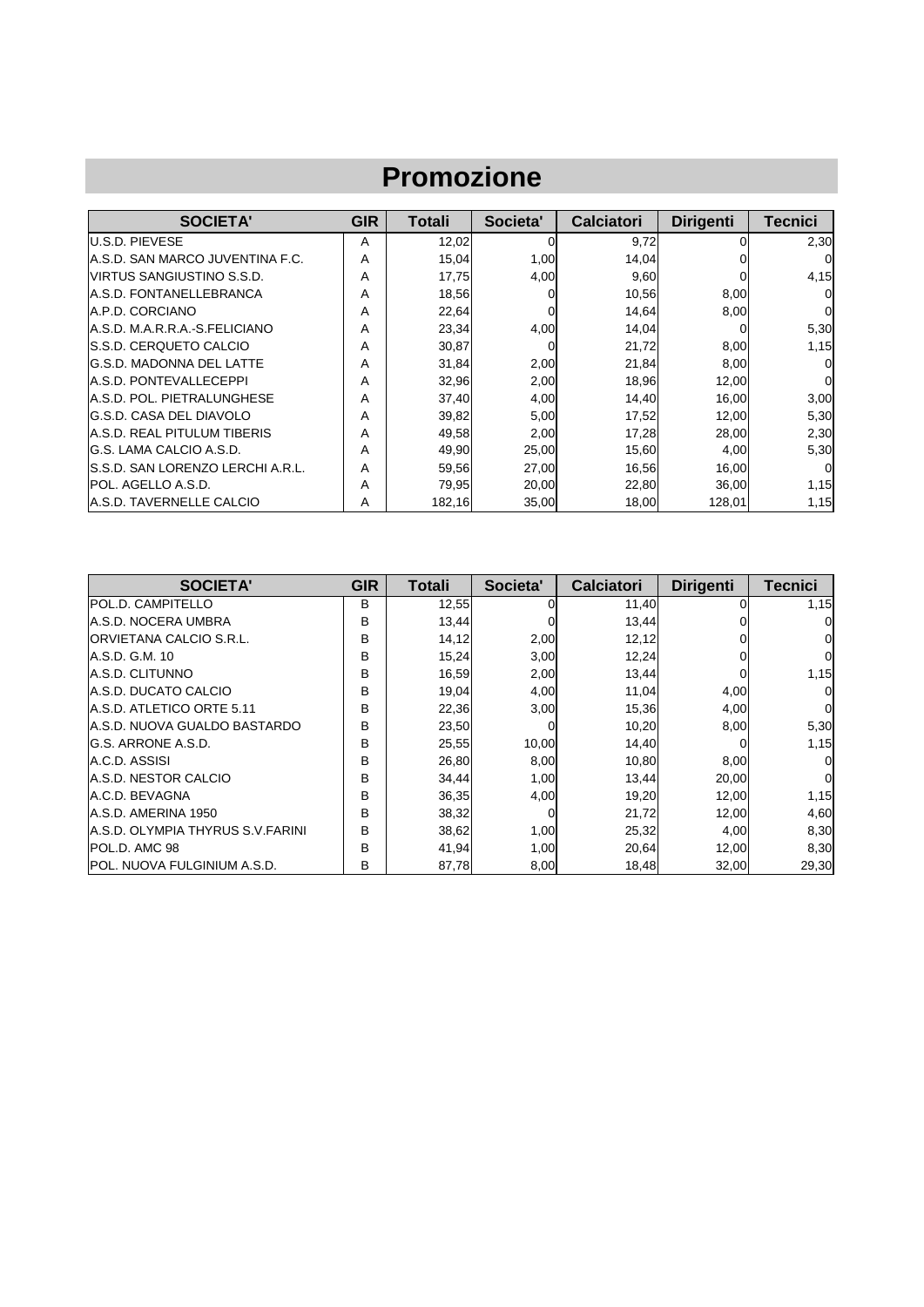## **Prima categoria**

| <b>SOCIETA'</b>                 | <b>GIR</b> | <b>Totali</b> | Societa' | <b>Calciatori</b> | <b>Dirigenti</b> | Tecnici  |
|---------------------------------|------------|---------------|----------|-------------------|------------------|----------|
| A.S.D. S.SECONDO                | А          | 10,87         | $\Omega$ | 9,72              | 0l               | 1,15     |
| <b>S.S.D. MONTECASTELLI</b>     | Α          | 16,24         | 1,00     | 15,24             |                  | 0        |
| <b>ACD MONTONE</b>              | Α          | 25,15         | 8,00     | 12,00             | 4,00             | 1,15     |
| <b>IU.S.D. VIS FOSSATO</b>      | Α          | 26,43         |          | 17,28             | 8,00             | 1,15     |
| U.P.D. VALDIPIERLE              | A          | 28,48         | 10,00    | 18,48             |                  | 0        |
| <b>A.C.D. GRIFO CANNARA</b>     | А          | 29,80         | 5,00     | 16,80             | 8,00             | 0        |
| <b>POL. PIANELLO</b>            | А          | 30,94         | 3,00     | 14,64             | 8,00             | 5,30     |
| A.P.D. PICCIONE                 | А          | 32,66         | 2,00     | 24,36             | 4,00             | 2,30     |
| <b>IS.S.D. CALZOLARO</b>        | А          | 33,20         | 0        | 13,20             | 20,00            | $\Omega$ |
| <b>A.S.D. VIS FOLIGNO</b>       | А          | 35,32         | $\Omega$ | 19,32             | 16,00            | $\Omega$ |
| A.S.D. CERBARA                  | А          | 40,07         | 3,00     | 19,92             | 16,00            | 1,15     |
| A.C.D. TREVI                    | Α          | 40,78         | 7,00     | 24,48             | 4,00             | 5,30     |
| <b>A.S.D. PONTEVILLA</b>        | А          | 42,94         | 13,00    | 17,64             | 4,00             | 8,30     |
| <b>IS.S.D. SELCI NARDI</b>      | А          | 73,12         | 4,00     | 21,12             | 48,00            | 0        |
| A.P.D. RIPA                     | А          | 82,28         | 14,00    | 20,28             | 48,00            | $\Omega$ |
| <b>A.S.D. MONTEFALCO CALCIO</b> | A          | 129,86        | 91,00    | 28,56             | 8,00             | 2,30     |

| <b>SOCIETA'</b>               | <b>GIR</b> | <b>Totali</b> | Societa' | <b>Calciatori</b> | <b>Dirigenti</b> | <b>Tecnici</b> |
|-------------------------------|------------|---------------|----------|-------------------|------------------|----------------|
| <b>U.S.D. S.ARCANGELO</b>     | B          | 15,68         | 1,00     | 10,68             | 4,00             | 0              |
| IA.C.D. CASTIGLIONESE MACCHIE | B          | 17,95         | Ω        | 16,80             |                  | 1,15           |
| <b>POL.D. MONTE TEZIO</b>     | B          | 18,04         | 0        | 14,04             | 4,00             | 0              |
| A.S.D. S.SABINA               | B          | 20,04         | 2,00     | 14,04             | 4,00             | 0              |
| A.S.D. ELLERA CALCIO          | B          | 26,23         | 8,00     | 13,08             | 4,00             | 1,15           |
| U.S.D. MARTINEA 2013          | B          | 30,20         | 4,00     | 22,20             | 4,00             |                |
| <b>U.S.D. PIETRAFITTA</b>     | B          | 30,60         | 3,00     | 15,60             | 12,00            | $\Omega$       |
| A.C.D. MAGIONE                | B          | 31,91         | 1,00     | 14,76             | 12,00            | 4,15           |
| <b>S.S.D. PO BANDINO</b>      | B          | 32,11         | 4,00     | 18,96             | 8,00             | 1,15           |
| <b>IF.C.D. PASSIGNANO</b>     | B          | 34,10         | 0        | 19,80             | 12,00            | 2,30           |
| <b>F.C.D. REAL VIRTUS</b>     | B          | 38,23         | 2,00     | 19,08             | 16,00            | 1,15           |
| <b>A.D. SPORTING PILA</b>     | B          | 38,94         | 1,00     | 20,64             | 12,00            | 5,30           |
| POL.D. MOIANO                 | B          | 45,58         | 3,00     | 17,28             | 20,00            | 5,30           |
| U.P.D. TUORO                  | B          | 50,97         | 6,00     | 17,52             | 21,00            | 6,45           |
| A.S.D. PIEGARO                | B          | 53,82         | 6,00     | 17,52             | 28,00            | 2,30           |
| A.C.D. PAPIANO                | в          | 86,21         | 12,00    | 11,76             | 56,00            | 6,45           |

| <b>SOCIETA'</b>                    | <b>GIR</b> | <b>Totali</b> | Societa' | <b>Calciatori</b> | <b>Dirigenti</b> | <b>Tecnici</b> |
|------------------------------------|------------|---------------|----------|-------------------|------------------|----------------|
| A.S.D. MACCHIE                     | C          | 15,59         |          | 10,44             | 4,00             | 1,15           |
| <b>U.S. GIOVE A.S.D.</b>           | С          | 15,63         | 2,00     | 12,48             |                  | 1,15           |
| A.S.D. TIBER                       | С          | 16,39         |          | 15,24             |                  | 1,15           |
| IA.S.D. OLIMPIA COLLEPEPEPANTALLA  | C          | 16,92         | 6,00     | 10,92             |                  | $\Omega$       |
| A.S.D. REAL AVIGLIANO              | С          | 16,96         |          | 12,96             | 4,00             | $\Omega$       |
| A.S.D. TERNI EST                   | С          | 20,99         |          | 15,84             | 4,00             | 1,15           |
| <b>IU.S.D. SUPERGA 48</b>          | С          | 25,27         | 2,00     | 18,12             | 4,00             | 1,15           |
| <b>A.S.D. MONTEFRANCO</b>          | С          | 27,35         | 6,00     | 16,20             | 4,00             | 1,15           |
| IA.S.D. CICONIA CALCIO             | С          | 30,72         |          | 18,72             | 12,00            | $\Omega$       |
| A.S.D. J.CAMPOMAGGIO STRONCONE C   | C          | 38,53         | 6,00     | 25,08             | 4,00             | 3,45           |
| <b>IS.S.D. BACIGALUPO</b>          | С          | 40,47         | 8,00     | 16,32             | 12,00            | 4,15           |
| A.S.D. S.VENANZO                   | C          | 42,82         | 7,00     | 17,52             | 16,00            | 2,30           |
| A.S.D. GS ALVIANO                  | C          | 55,71         | 31,00    | 16,56             | 4,00             | 4,15           |
| <b>A.S. MONTECASTELLO VIBIO</b>    | С          | 59,47         |          | 22,32             | 36,00            | 1,15           |
| A.S.D. NORCIA 480                  | С          | 69,32         | 35,00    | 22,32             | 12,00            | $\Omega$       |
| <b>A.S.D. 4 CASTELLI VALNERINA</b> | C          | 75,75         | 8,00     | 18,60             | 48,00            | 1,15           |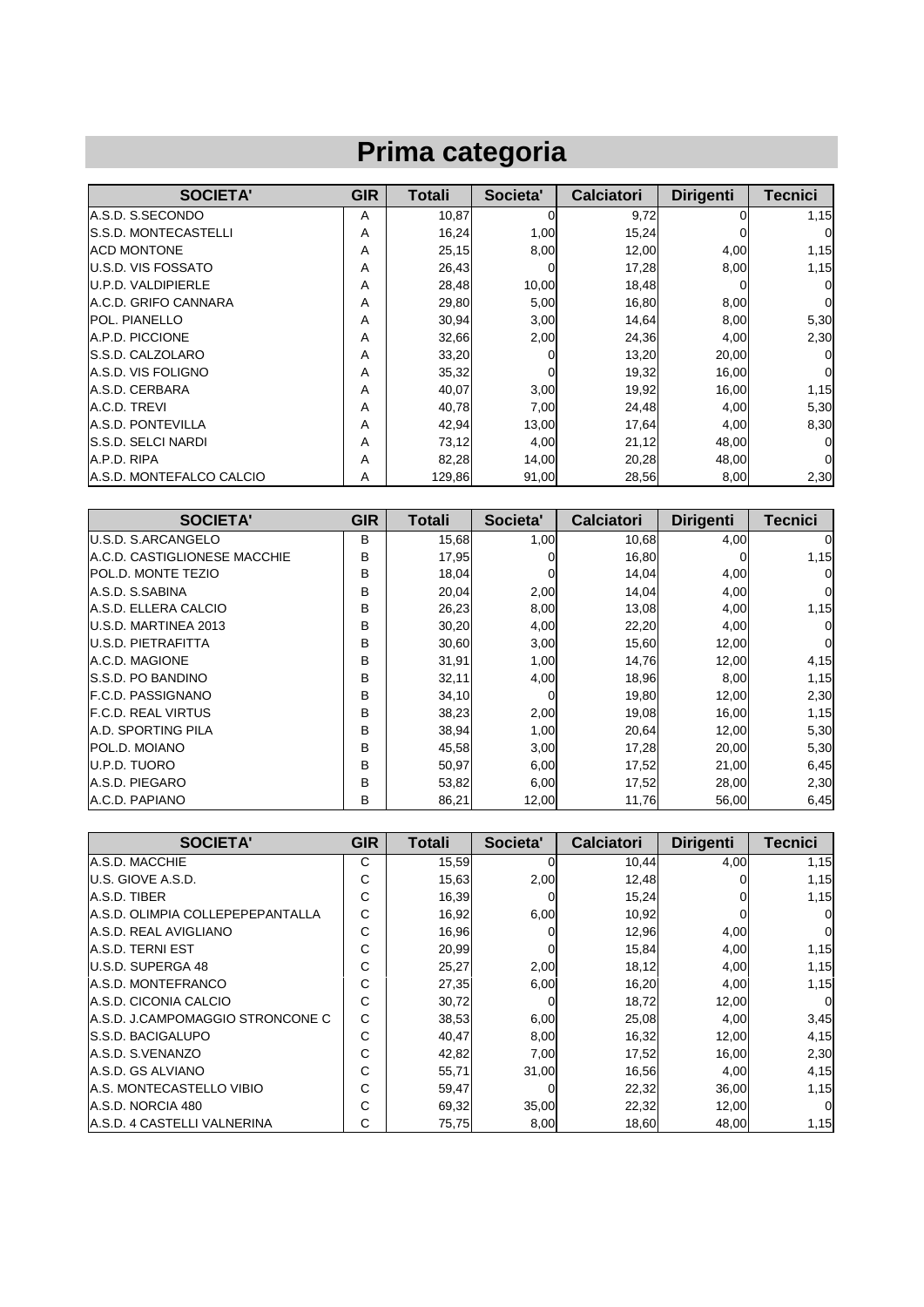## **Seconda categoria**

| <b>SOCIETA'</b>                  | <b>GIR</b> | Totali | Societa' | <b>Calciatori</b> | <b>Dirigenti</b> | Tecnici     |
|----------------------------------|------------|--------|----------|-------------------|------------------|-------------|
| IA.S.D. PADULE SAN MARCO         | A          | 20,16  | 1,00     | 11,16             | 8,00             | 0           |
| IA.S.D. GRIFO COLLE UMBERTO      | A          | 24,88  | 2,00     | 14,88             | 8,00             | n           |
| IPOL.D. MADONNA ALTA PERUGIA     | A          | 25,49  | 1,00     | 17,04             | 4,00             | 3,45        |
| A.S. RAMAZZANO                   | A          | 26,07  |          | 16,92             | 8,00             | 1,15        |
| <b>A.S.D. CARBONESCA</b>         | A          | 33,67  | 0        | 20,52             | 12,00            | 1,15        |
| A.S.D. PROMANO                   | A          | 36,76  | 9,00     | 23,76             | 4,00             | 0           |
| IA.S.D. PONTE D ASSI             | A          | 42,19  | 4,00     | 14,04             | 20,00            | 4,15        |
| <b>A.S.D. TIGROTTI MORRA</b>     | A          | 44,63  | 8,00     | 27,48             | 8,00             | 1,15        |
| A.S.D. COLOMBELLA CALCIO         | Α          | 54,40  | 2,00     | 17.40             | 32,00            | 3,00        |
| <b>IS.S.D. PARLESCA</b>          | A          | 55,60  | 8,00     | 15,60             | 32,00            | $\Omega$    |
| POL.D. PISTRINO                  | A          | 63,03  | 30,00    | 20,88             | 8,00             | 4,15        |
| <b>S.S.D. ATLETICO GUALDO</b>    | A          | 64,84  | 16,00    | 21,84             | 24,00            | 3,00        |
| A.S.D. REAL PADULE               | A          | 68,19  | 39,00    | 20,04             | 8,00             | 1,15        |
| <b>ASD AC CAPOCAVALLO</b>        | A          | 79,19  | 54,00    | 20,04             | 4,00             | 1,15        |
| A.S.D. SIGILLO                   | A          | 101,69 | 9,00     | 27,24             | 56,00            | 9,45        |
| <b>A.S.D. COSMOS PIERANTONIO</b> | A          | 108.92 | 40.00    | 28,92             | 40,00            | $\mathbf 0$ |

| <b>SOCIETA'</b>                   | <b>GIR</b>   | Totali | Societa' | <b>Calciatori</b> | <b>Dirigenti</b> | <b>Tecnici</b> |
|-----------------------------------|--------------|--------|----------|-------------------|------------------|----------------|
| A.S.D. S.NICOLO                   | B            | 15,19  |          | 14,04             |                  | 1,15           |
| U.S.D. FABRO                      | B            | 21,27  |          | 12,12             | 8,00             | 1,15           |
| <b>A.S.D. PRO FICULLE</b>         | B            | 23,30  | 6,00     | 12,00             |                  | 5,30           |
| <b>A.S.D. FONTIGNANO</b>          | B            | 24,08  | 0        | 16,08             | 8,00             |                |
| IG.S. MANTIGNANA A.S.D.           | B            | 27,03  | 2,00     | 11,88             | 12,00            | 1,15           |
| A.S.D. VIS NUOVA ALBA             | B            | 33,75  | 2,00     | 18,60             | 12,00            | 1,15           |
| A.S.D. REAL S.ORSOLA              | B            | 34,60  | 6,00     | 24,60             | 4,00             |                |
| <b>A.S.D. REAL DERUTA</b>         | B            | 35,32  | $\Omega$ | 19,32             | 16,00            | 01             |
| <b>A.S.D. VIA LARGA MARSCIANO</b> | <sub>B</sub> | 40,64  | 6,00     | 14,64             | 20,00            | 0              |
| IA.S.D. MONTEPETRIOLO CALCIO      | B            | 47,25  | 10,00    | 19,80             | 8,00             | 9,45           |
| IA.S.D. S.ANGELO DI CELLE         | B            | 56,47  | 36,00    | 19,32             |                  | 1,15           |
| U.S.D. BAGNAIA                    | B            | 60,27  | 2,00     | 21,12             | 36,00            | 1,15           |
| A.S.D. VITELLINO                  | B            | 66,40  | 34,00    | 20,40             | 12,00            | $\Omega$       |
| A.C.D. PANICALE                   | B            | 80,34  | 11,00    | 20,04             | 44,00            | 5,30           |
| A.S. AMMETO                       | B            | 81,48  | 48,00    | 21,48             | 12,00            | $\Omega$       |
| A.S.D. MUGNANO                    | B            | 110,98 | 0        | 28,68             | 80,00            | 2,30           |

| <b>SOCIETA'</b>                    | <b>GIR</b> | Totali | Societa' | <b>Calciatori</b> | <b>Dirigenti</b> | <b>Tecnici</b> |
|------------------------------------|------------|--------|----------|-------------------|------------------|----------------|
| M8 A.S.D.                          | C          | 11,04  |          | 11,04             |                  | 0              |
| A.C.D. VIOLE                       | С          | 17,20  |          | 13,20             | 4,00             | 0              |
| A.C.D. TORDANDREA                  | С          | 18,80  | 1,00     | 13,80             | 4,00             | $\Omega$       |
| IA.S.D. ATHLETIC CLUB BASTIA       | С          | 21,42  | 1,00     | 18,12             |                  | 2,30           |
| A.S.D. S.ERACLIO                   | С          | 24,40  |          | 20,40             | 4,00             | $\Omega$       |
| A.S.D. SAN LUCA CALCIO             | C          | 27,06  | 2,00     | 11,76             | 8,00             | 5,30           |
| A.S.D. PROFIAMMA                   | C          | 28,83  | 4,00     | 19,68             | 4,00             | 1,15           |
| A.S.D. CIRCOLO ARCI S.EGIDIO       | С          | 29,00  | 5,00     | 12,00             | 12,00            | $\overline{0}$ |
| A.R.S. S.LUCIA                     | С          | 33,39  | 2,00     | 18,24             | 12,00            | 1,15           |
| U.S.D. CASCIA                      | С          | 33,64  | 6,00     | 11,64             | 16,00            | 0              |
| <b>A.S.D. JULIA SPELLO</b>         | С          | 37,08  |          | 25,08             | 12,00            | $\Omega$       |
| <b>A.S.D. ATLETICO MASSA</b>       | С          | 45,16  | 4,00     | 17,16             | 24,00            | $\Omega$       |
| <b>IPOL. VIRTUS FOLIGNO A.S.D.</b> | C          | 66,27  | 44,00    | 21,12             |                  | 1,15           |
| <b>A.S.D. MARCOL POZZO</b>         | C          | 68,14  | 14,00    | 27,84             | 24,00            | 2,30           |
| <b>A.S.D. LA CASTELLANA</b>        | С          | 95,20  | 8,00     | 31,20             | 56,00            | $\Omega$       |
| A.S.D. CALCIO PALAZZO              | C          | 104,74 | 42,00    | 16,44             | 44,00            | 2,30           |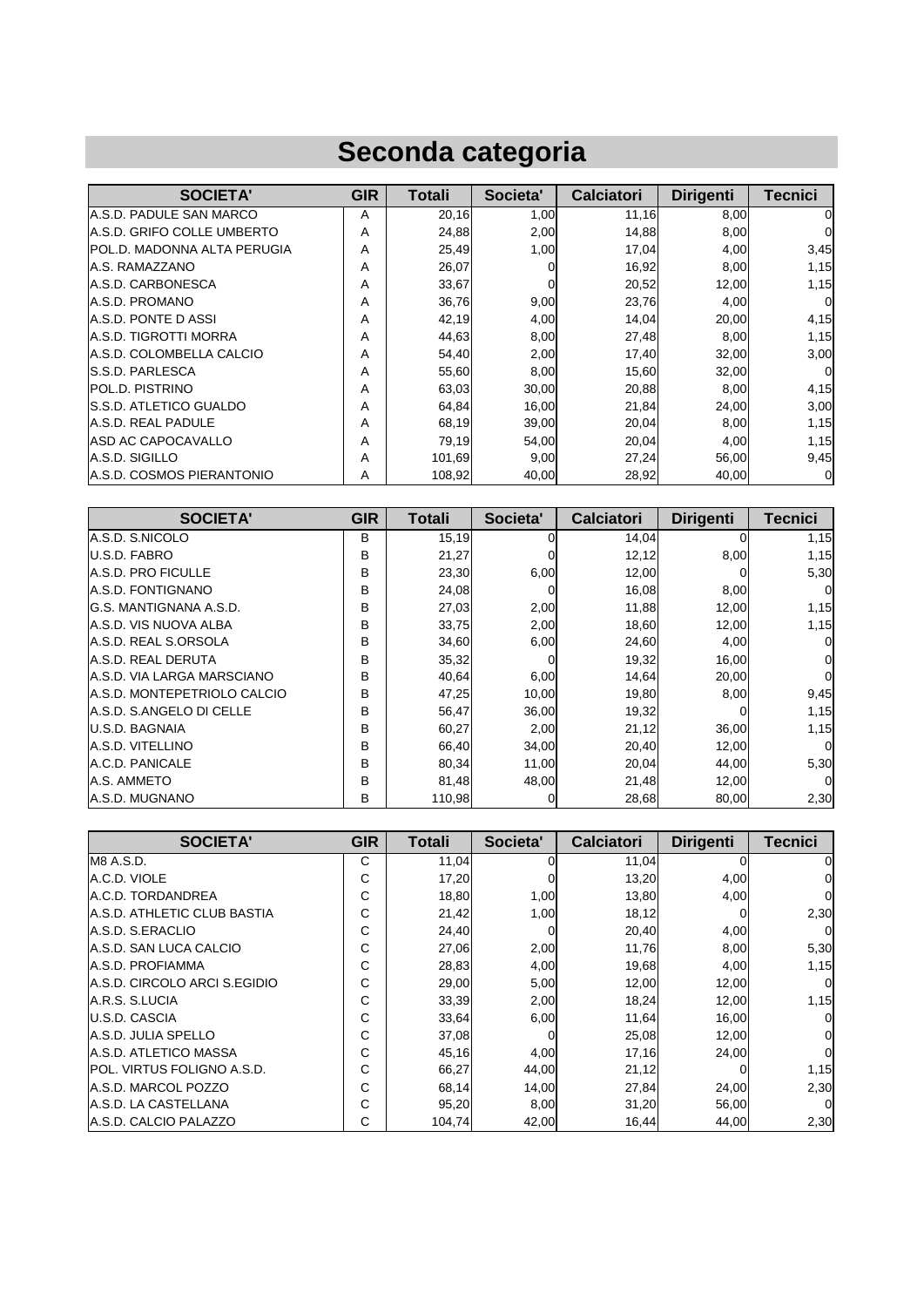| <b>SOCIETA'</b>                  | <b>GIR</b> | Totali | Societa' | <b>Calciatori</b> | <b>Dirigenti</b> | <b>Tecnici</b> |
|----------------------------------|------------|--------|----------|-------------------|------------------|----------------|
| <b>S.S.D. COLONIA</b>            | D          | 9,52   | 1,00     | 8,52              |                  | 0              |
| <b>IA.P.D. STRETTURA 87</b>      | D          | 9,80   | 2,00     | 7,80              |                  | 0              |
| <b>IG.S.D. ROMEO MENTI</b>       | D          | 10,92  | 0        | 10,92             |                  | 0              |
| <b>A.S.D. GRS PAPIGNO</b>        | D          | 12,76  | 1,00     | 11,76             |                  | 0              |
| A.C.D. GUARDEGE                  | D          | 13,44  |          | 13,44             |                  | 0              |
| A.P.D. ORATORIO S.GIOVANNI BOSCO | D          | 13,60  |          | 9,60              | 4,00             | 0              |
| IA.S.D. GIOVANILI CAMPITELLO     | D          | 21,80  | 4,00     | 13,80             | 4,00             | $\Omega$       |
| IG.S.D. FEDERICO MOSCONI         | D          | 23,11  |          | 15,96             |                  | 7,15           |
| <b>A.S.D. MONTECCHIO</b>         | D          | 23,60  |          | 15,60             | 8,00             | $\Omega$       |
| IU.S.D. OTRICOLI C.              | D          | 27,40  | 1,00     | 11,40             | 12,00            | 3,00           |
| IA.S.D. PGS E BOSICO             | D          | 30,66  | 1,00     | 18,36             |                  | 11,30          |
| <b>A.S.D. SANGEMINI SPORT</b>    | D          | 37,27  | 8,00     | 24,12             | 4,00             | 1,15           |
| A.S.D. STRONCONE 2013            | D          | 37,96  | 7,00     | 18,96             | 12,00            | $\Omega$       |
| <b>S.S.D. CASTELLO</b>           | D          | 68,39  | 8,00     | 15,24             | 44,00            | 1,15           |
| A.S.D. DEL NERA                  | D          | 71,90  | 23,00    | 21,60             | 16,00            | 11,30          |
| A.S.D. NUOVA DINAMO              | D          | 103,64 | 79,00    | 17,64             | 4,00             | 3,00           |

# **Terza Categoria Perugia**

| <b>SOCIETA'</b>                         | <b>GIR</b> | Totali | Societa'       | <b>Calciatori</b> | <b>Dirigenti</b> | <b>Tecnici</b> |
|-----------------------------------------|------------|--------|----------------|-------------------|------------------|----------------|
| <b>G.S.D. MONTE ACUTO UMBERTIDE</b>     | А          | 5,47   |                | 4,32              |                  | 1.15           |
| A.S.D. RIGALI                           | A          | 7,36   | 1.00           | 6.36              |                  |                |
| CIRC. ANSPI FONTANELLE S.S.             | A          | 14.20  |                | 10.20             | 4.00             |                |
| <b>A.S.D. SAN BIAGIO CORNETTO</b>       | А          | 16.42  | 1.00           | 9,12              | 4.00             | 2,30           |
| <b>U.S. SANGIUSTINO A.S.D.</b>          | А          | 19.80  | 1.00           | 10.80             | 8.00             |                |
| <b>U.S.D. PONTE PATTOLI</b>             | А          | 21,32  | 1.00           | 13,32             | 4.00             | 3,00           |
| A.S.D. OSPEDALICCHIO                    | Α          | 24.43  | 6.00           | 14,28             |                  | 4,15           |
| A.C.D. RESINA                           | А          | 25,48  |                | 9.48              | 16.00            |                |
| <b>ISSDSRL CALCIO CASTELLO F.GIUNTI</b> | А          | 28.64  | 17.00          | 11.64             |                  |                |
| <b>ASD CALCIO PIERANTONIO 1965</b>      | А          | 53.98  | 18.00          | 16.68             | 8.00             | 11,30          |
| A.S.D. MORANESE                         | A          | 154.80 | $\overline{0}$ | 150.65            |                  | 4,15           |

| <b>SOCIETA'</b>               | <b>GIR</b> | Totali | Societa' | <b>Calciatori</b> | <b>Dirigenti</b> | <b>Tecnici</b> |
|-------------------------------|------------|--------|----------|-------------------|------------------|----------------|
| A.P.D. SPINA                  | в          | 9,48   |          | 9.48              |                  |                |
| A.S.D. RIVO                   | B          | 13,23  | 4.00     | 4.08              | 4.00             | 1,15           |
| A.S.D. S.AMANZIO PANTALLA     | B          | 13,43  | 01       | 8.28              | 4.00             | 1,15           |
| ASS. GIOVANI EUROPEI          | B          | 13,72  | 1.00     | 12,72             |                  | 0              |
| A.S.D. AUDAX 2015             | B          | 14,39  | 0        | 9.24              | 4,00             | 1,15           |
| <b>A.S.D. SPORTING ARRONE</b> | B          | 22.08  | 4.00     | 10.08             | 8,00             | 0              |
| A.S.D. GIOVANI SCHIAVO        | B          | 25,88  | 7.00     | 14.88             | 4,00             | $\Omega$       |
| A.S.D. NUOVA PONTANO          | B          | 26,40  | 1.00     | 17.40             | 8.00             | $\Omega$       |
| <b>POL. COLLEPEPE</b>         | B          | 27,28  | 2,00     | 17.28             | 8,00             | 0              |
| A.S.D. ATLETICO SANT ANGELO   | B          | 31.31  | 1.00     | 26,16             |                  | 4,15           |
| <b>A.S.D. JAP PERUGIA</b>     | B          | 39,92  | 26,00    | 13,92             |                  |                |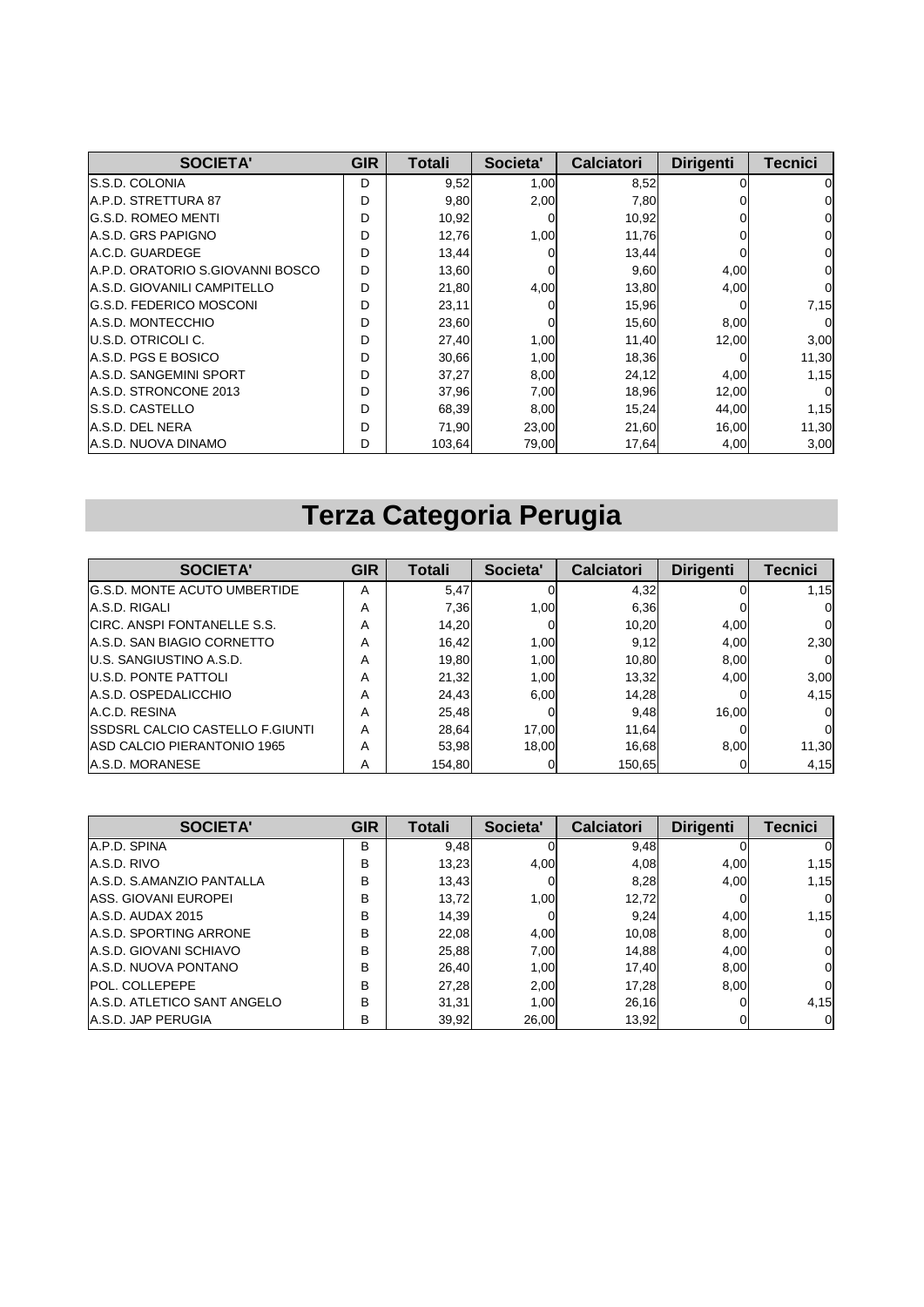## **Terza Categoria Terni**

| <b>SOCIETA'</b>                    | <b>GIR</b> | Totali | Societa' | <b>Calciatori</b> | <b>Dirigenti</b> | Tecnici  |
|------------------------------------|------------|--------|----------|-------------------|------------------|----------|
| INUOVA AS DIL.GUALDO NARNI         | C          | 3,00   |          | 3,00              |                  | O.       |
| <b>IA.S.D. PORANESE</b>            | С          | 6,60   |          | 6,60              |                  | ΟI       |
| <b>A.S.D. NUOVA VIRTUS AMERINA</b> | С          | 8,40   |          | 8,40              |                  | 01       |
| A.S.D. NUOVA ATTIGLIANESE          | С          | 9,92   | 2.00     | 7,92              |                  | $\Omega$ |
| A.C.D. ALLERONA                    | С          | 11,15  |          | 6,00              | 4,00             | 1,15     |
| <b>ASDPOL VIRTUS BASCHI</b>        | С          | 12,27  | 2,00     | 9,12              |                  | 1,15     |
| <b>POL.D. PENNA</b>                | С          | 13,96  | 1.00     | 12,96             |                  | 0.       |
| A.S.D. LUGNANO IN TEVERINA         | C          | 17,96  |          | 9.96              | 8.00             | 01       |
| A.S.D. PORCHIANO                   | С          | 19,60  | 1.00     | 18.60             |                  | $\Omega$ |
| <b>A.S.D. VIRTUS CASTELGIORGIO</b> | C          | 33,22  | 6,00     | 10,92             | 8,00             | 8,30     |
| <b>POL.D. PARRANO CALCIO</b>       | C          | 39,87  | 25,00    | 9,72              | 4,00             | 1,15     |

#### **REGIONALE JUNIORES A1**

| <b>SOCIETA'</b>                     | <b>GIR</b> | Totali | Societa'     | <b>Calciatori</b> | <b>Dirigenti</b> | Tecnici  |
|-------------------------------------|------------|--------|--------------|-------------------|------------------|----------|
| A.S.D. SAN SISTO                    | A          | 11,40  | 0            | 8,40              |                  | 3,00     |
| IA.S.D. ANGELANA 1930               | Α          | 11,52  |              | 11,52             |                  |          |
| A.S.D. OLYMPIA THYRUS S.V.FARINI    | A          | 14,31  |              | 14,16             |                  | 0, 15    |
| A.S.D. NESTOR CALCIO                | A          | 17,30  |              | 15,00             |                  | 2,30     |
| <b>TORGIANO A.S.D.</b>              | Α          | 17,68  | 1,00         | 16,68             |                  | 0        |
| IA.S.D. PONTEVECCHIO SRL            | A          | 19,15  |              | 18,00             |                  | 1,15     |
| A.S.D. TODI CALCIO                  | A          | 21,18  | $\Omega$     | 14,88             | 4,00             | 2,30     |
| <b>POL.D. CAMPITELLO</b>            | A          | 21,24  | 2,00         | 15,24             | 4,00             | $\Omega$ |
| A.S.D. CLITUNNO                     | A          | 21,95  | 3,00         | 13,80             | 4,00             | 1,15     |
| A.C.D. CASTEL DEL PIANO 1966        | Α          | 23,55  | <sup>0</sup> | 14.40             | 8,00             | 1,15     |
| IA.S.D. DUCATO CALCIO               | A          | 25,57  | $\Omega$     | 18,12             | 4,00             | 3,45     |
| IVIRTUS SANGIUSTINO S.S.D.          | A          | 34,07  | 1,00         | 25,92             |                  | 7,15     |
| A.S.D. CANNARA                      | A          | 36,12  | 1,00         | 24,12             | 8,00             | 3,00     |
| <b>IPOL. NUOVA FULGINIUM A.S.D.</b> | A          | 40,14  | 1,00         | 21,84             | 12,00            | 5,30     |
| A.S.D. FONTANELLEBRANCA             | A          | 42,34  | 14,00        | 23,04             |                  | 5,30     |
| IA.S.D. SAN MARCO JUVENTINA F.C.    | A          | 58,02  | 8,00         | 39,72             | 8,00             | 2,30     |

#### **REGIONALE JUNIORES A2**

| <b>SOCIETA'</b>                    | <b>GIR</b> | <b>Totali</b> | Societa' | <b>Calciatori</b> | <b>Dirigenti</b> | <b>Tecnici</b> |
|------------------------------------|------------|---------------|----------|-------------------|------------------|----------------|
| lA.S.D. VENTINELLA                 | A          | 13,12         | 0        | 9,12              | 4,00             | 0              |
| <b>G.S.D. CASA DEL DIAVOLO</b>     | A          | 14,80         | 4,00     | 10,80             |                  |                |
| <b>IA.S.D. PONTEVALLECEPPI</b>     | A          | 15,35         | 1,00     | 10,20             |                  | 4,15           |
| <b>IA.S.D. TAVERNELLE CALCIO</b>   | A          | 16,32         | 3,00     | 13,32             |                  |                |
| <b>IG.S.D. MADONNA DEL LATTE</b>   | A          | 18,56         | 1,00     | 13,56             | 4,00             | 0              |
| A.S.D. S.SECONDO                   | A          | 20,15         | 1,00     | 18,00             |                  | 1,15           |
| A.S.D. PETRIGNANO                  | A          | 20,99         | 0        | 15,84             | 4,00             | 1,15           |
| IG.S. LAMA CALCIO A.S.D.           | A          | 22,96         | 1,00     | 18,96             |                  | 3,00           |
| <b>POL. SULPIZIA A.S.D</b>         | A          | 23,75         | 10,00    | 12,60             |                  | 1,15           |
| A.S.D. CERBARA                     | A          | 24,00         | 0        | 12,00             | 12,00            | $\Omega$       |
| <b>S.S.D. SUBASIO</b>              | A          | 25,99         | 7,00     | 9,84              | 8,00             | 1,15           |
| <b>U.S.D. PIEVESE</b>              | A          | 26,88         | 4,00     | 11,88             | 8,00             | 3,00           |
| A.S.D. S.SABINA                    | A          | 28,59         | 2,00     | 19,44             |                  | 7,15           |
| A.S.D. PADULE SAN MARCO            | A          | 30,39         | 13,00    | 12,24             | 4,00             | 1,15           |
| <b>A.S.D. REAL PITULUM TIBERIS</b> | A          | 31,34         | 3,00     | 14,04             | 12,00            | 2,30           |
| A.S.D. NOCERA UMBRA                | A          | 39,79         | 10,00    | 17,64             | 8,00             | 4,15           |

| GIR<br><b>SOCIETA'</b> | Totali | Societa' | <b>Calciatori</b> | <b>Dirigenti</b> | <b>Tecnici</b> |
|------------------------|--------|----------|-------------------|------------------|----------------|
|------------------------|--------|----------|-------------------|------------------|----------------|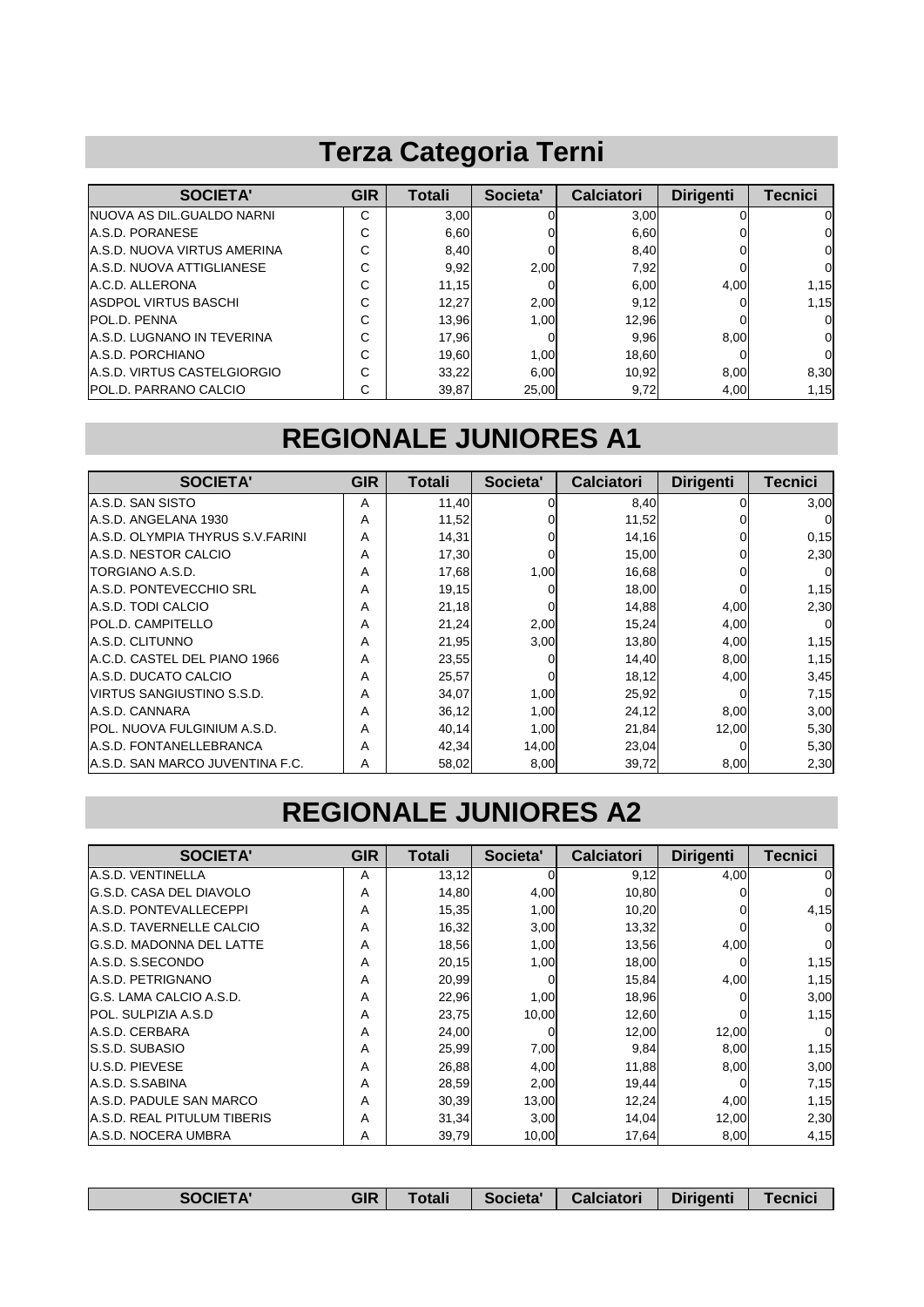| IASC.D. MASSA MARTANA            | B | 9,60  | $\Omega$ | 9,60  |       | 0        |
|----------------------------------|---|-------|----------|-------|-------|----------|
| IA.C.D. BASTIA 1924              | B | 10,72 | 1.00     | 9,72  |       |          |
| <b>POL.D. AMC 98</b>             | в | 12,84 | 0        | 12,84 |       |          |
| A.S.D. G.M. 10                   | B | 12,96 | 3,00     | 9,96  |       |          |
| <b>IA.S.D. NARNESE CALCIO</b>    | B | 15,32 | 2,00     | 13,32 |       |          |
| A.S.D. PGS E BOSICO              | B | 16,43 | 1,00     | 14,28 |       | 1,15     |
| <b>ORVIETANA CALCIO S.R.L.</b>   | B | 19,82 | 0        | 14,52 |       | 5,30     |
| A.P.D. ORATORIO S.GIOVANNI BOSCO | в | 20,92 |          | 13,92 | 4,00  | 3,00     |
| A.S.D. TERNI EST                 | B | 22,15 | 0        | 18,00 |       | 4,15     |
| U.S.D. CASCIA                    | B | 22,63 | 1,00     | 12,48 | 8,00  | 1,15     |
| A.S.D. ATLETICO ORTE 5.11        | B | 22,80 | 4,00     | 10,80 | 8,00  | $\Omega$ |
| IA.S.D. VIS NUOVA ALBA           | B | 22,90 |          | 12,60 | 8,00  | 2,30     |
| A.S.D. AMERINA 1950              | В | 27,11 | 8,00     | 9,96  | 8,00  | 1,15     |
| A.S.D. JULIA SPELLO              | B | 37,68 | 1.00     | 16,68 | 20.00 | $\Omega$ |
| A.S.D. J.CAMPOMAGGIO STRONCONE C | B | 49,20 | 0        | 49,20 |       |          |
| <b>G.S. ARRONE A.S.D.</b>        | В | 97,19 | 79,00    | 17,04 |       | 1,15     |

#### **PROVINCIALE JUNIORES UNDER 19**

| <b>SOCIETA'</b>                      | <b>GIR</b> | Totali | Societa' | <b>Calciatori</b> | <b>Dirigenti</b> | Tecnici  |
|--------------------------------------|------------|--------|----------|-------------------|------------------|----------|
| A.S.D. ASSOCIAZIONE SEMONTE          | A          | 2,28   |          | 2,28              |                  | O        |
| <b>S.S.D. SELCI NARDI</b>            | А          | 4,20   |          | 4,20              |                  | 0        |
| <b>A.S.D. SPORTING CLUB TRESTINA</b> | А          | 4,20   | 0        | 4,20              |                  | $\Omega$ |
| BALDACCIO BRUNI SQ. C                | А          | 9,04   | 4,00     | 5,04              |                  | 0        |
| <b>A.S.D. PONTEVILLA</b>             | Α          | 10,08  |          | 10.08             |                  | 0        |
| <b>POL.D. PISTRINO</b>               | А          | 12,96  | 2.00     | 6.96              | 4,00             | 0        |
| <b>ACD MONTONE</b>                   | А          | 16,08  | 2,00     | 7.08              | 4.00             | 3,00     |
| A.S.D. SIGILLO                       | А          | 16,64  | 1,00     | 11,64             | 4.00             | $\Omega$ |
| <b>A.S.D. POL. PIETRALUNGHESE</b>    | A          | 25,54  | 2.00     | 6.24              | 12.00            | 5,30     |
| <b>P.G.S. DON BOSCO A.S.D.</b>       | Α          | 50,36  |          | 42,36             | 8,00             |          |

| <b>SOCIETA'</b>                    | <b>GIR</b> | Totali | Societa' | <b>Calciatori</b> | <b>Dirigenti</b> | <b>Tecnici</b> |
|------------------------------------|------------|--------|----------|-------------------|------------------|----------------|
| <b>A.D. SPORTING PILA</b>          | в          | 6,96   |          | 6,96              |                  |                |
| U.S.D. FABRO                       | B          | 9,31   |          | 8,16              |                  | 1,15           |
| <b>POL.D. MADONNA ALTA PERUGIA</b> | B          | 9,71   | 1.00     | 7,56              |                  | 1,15           |
| F.C.D. PASSIGNANO                  | B          | 15,35  | 3,00     | 7,20              | 4,00             | 1,15           |
| <b>G.S.D. ROMEO MENTI</b>          | B          | 17.76  | 2,00     | 11,76             | 4.00             | 01             |
| A.S.D. PROFIAMMA                   | B          | 17.80  | 7.00     | 10.80             |                  | 01             |
| A.P.D. CORCIANO                    | B          | 18,56  | 0        | 10.56             | 8,00             | ΟI             |
| A.C.D. MAGIONE                     | B          | 19.44  | 9.00     | 10.44             |                  | ΟI             |
| A.C.D. TRASIMENO                   | B          | 21,08  |          | 10.08             | 8,00             | 3,00           |
| A.C.D. ASSISI                      | B          | 62.04  | 51.00    | 8,04              |                  | 3,00           |
| <b>A.S.D. PONTE DELLA PIETRA</b>   | В          | 67,96  | 1,00     | 66,96             |                  | OI             |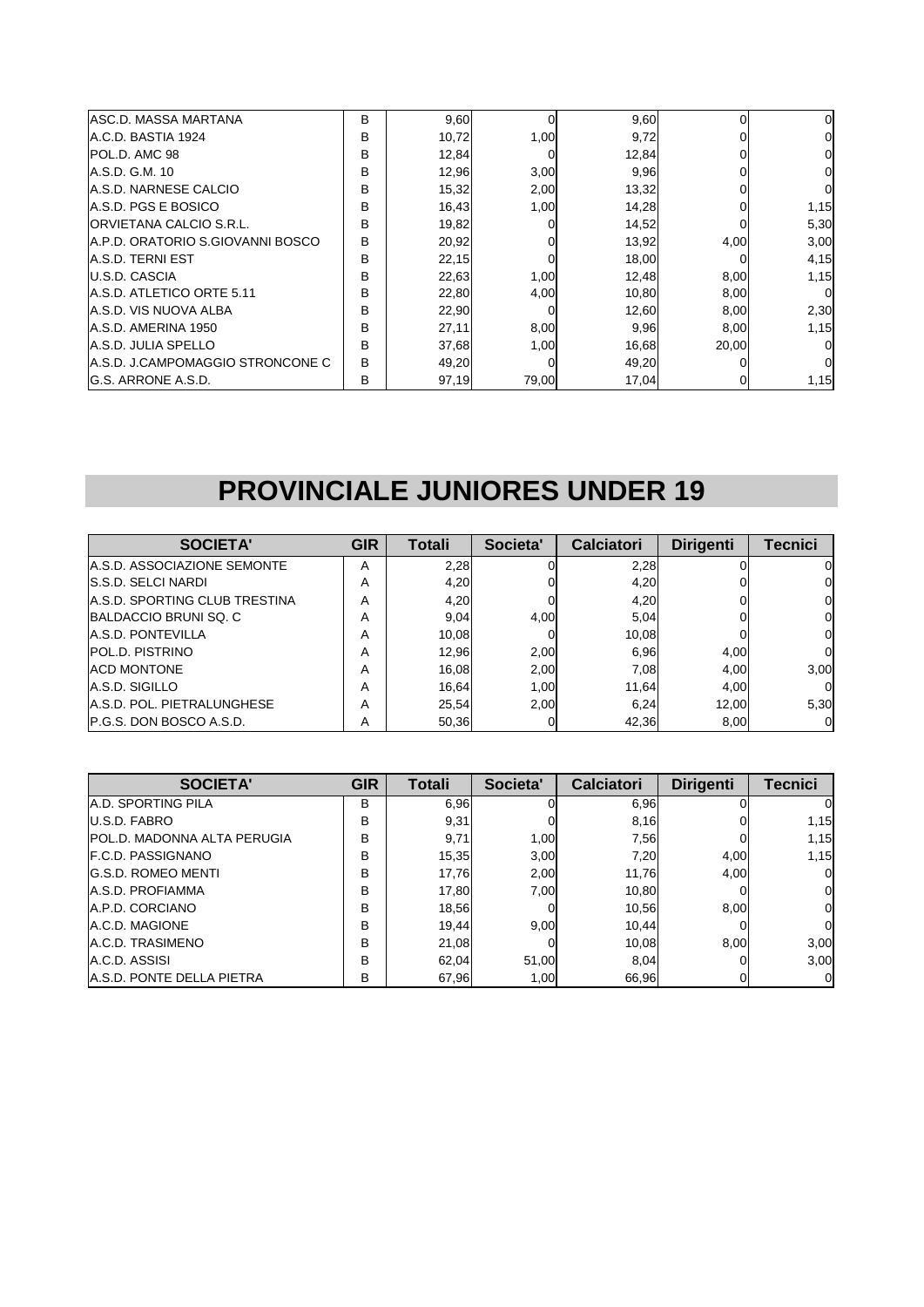| SOCIETA'                          | <b>GIR</b>  | Totali | Societa' | <b>Calciatori</b> | <b>Dirigenti</b> | <b>Tecnici</b> |
|-----------------------------------|-------------|--------|----------|-------------------|------------------|----------------|
| A.S.D. TIBER                      | С           | 6,00   |          | 6.00              |                  | 0              |
| <b>A.S.D. SANGEMINI SPORT</b>     | С           | 8,83   |          | 7,68              |                  | 1,15           |
| A.C.D. TREVI                      | С           | 10,68  |          | 10,68             |                  | $\Omega$       |
| A.C.D. BEVAGNA                    | $\sim$<br>U | 22,36  | 4.00     | 18,36             |                  | $\overline{0}$ |
| <b>A.S.D. LUGNANO IN TEVERINA</b> | С           | 26,36  |          | 12,36             | 8.00             | 6,00           |
| A.S.D. NORCIA 480                 | С           | 27,08  | 8.00     | 19,08             |                  | $\Omega$       |
| A.S.D. MONTEFALCO CALCIO          | С           | 30,64  | 4.00     | 14.64             | 12.00            | 0              |
| A.S.D. STRONCONE 2013             | С           | 45,87  | 2,00     | 9,72              | 24,00            | 10,15          |
| A.S.D. S.VENANZO                  | С           | 53,63  | 36,00    | 9,48              | 4.00             | 4,15           |
| A.S.D. OLIMPIA COLLEPEPEPANTALLA  | C           | 58,79  | 31,00    | 23,64             |                  | 4,15           |

#### **ALLIEVI REGIONALI A1**

| <b>SOCIETA'</b>                          | <b>GIR</b> | Totali | Societa' | <b>Calciatori</b> | <b>Dirigenti</b> | <b>Tecnici</b> |
|------------------------------------------|------------|--------|----------|-------------------|------------------|----------------|
| A.S.D. SAN SISTO                         | A          | 24,10  | 0,50     | 23,60             |                  | 0              |
| <b>A.S.D. PONTEVECCHIO SRL</b>           | A          | 27,70  |          | 27,70             |                  |                |
| A.S.D. SAN MARCO JUVENTINA F.C.          | A          | 30,50  |          | 27,50             |                  | 3,00           |
| <b>IS.S.D. SPORTING TERNI S.R.L.</b>     | A          | 40,60  | 1,50     | 36,10             | 3,00             |                |
| A.S.D. CANNARA                           | A          | 40,80  |          | 29,80             | 3,00             | 8,00           |
| A.S.D. CITTA DI FOLIGNO 1928 SRL         | A          | 42,00  |          | 39,00             |                  | 3,00           |
| <b>A.S.D. GIOVANILI CAMPITELLO</b>       | A          | 42,10  |          | 37,10             | 5,00             |                |
| A.S.D. ANGELANA 1930                     | A          | 42,50  |          | 33,50             | 6,00             | 3,00           |
| <b>ISSDSRL VIVIALTOTEVERESANSEPOLCRO</b> | A          | 42,50  |          | 42,50             |                  |                |
| A.S.D. NARNESE CALCIO                    | A          | 44,60  |          | 44,60             |                  |                |
| <b>IPOL. NUOVA FULGINIUM A.S.D.</b>      | A          | 47,70  |          | 28,70             | 7,00             | 12,00          |
| ISF CAST. DEL LAGO A.S.D.                | A          | 50,30  | 1,50     | 40,80             | 5.00             | 3,00           |
| <b>POL.D. CAMPITELLO</b>                 | A          | 52,40  | 13,00    | 39,40             |                  | O              |
| IA.S.D. GUALDO CASACASTALDA              | A          | 74,50  | 10.00    | 33,50             | 6,00             | 25,00          |

#### **ALLIEVI REGIONALI A2**

| <b>SOCIETA'</b>                         | <b>GIR</b> | Totali | Societa' | <b>Calciatori</b> | <b>Dirigenti</b> | <b>Tecnici</b> |
|-----------------------------------------|------------|--------|----------|-------------------|------------------|----------------|
| A.S.D. ATLETICO GUBBIO                  | A          | 21,90  |          | 21.90             |                  |                |
| S.C. MONTE MALBE C.M. A.S.D.            | A          | 23,50  | 10,00    | 13,50             |                  |                |
| BALDACCIO BRUNI SQ. C                   | A          | 24,30  |          | 24,30             |                  |                |
| <b>ISSDSRL CALCIO CASTELLO F.GIUNTI</b> | A          | 25,10  | 0,50     | 24,60             |                  |                |
| <b>U.S.D. PIEVESE</b>                   | A          | 25,10  | 2,00     | 23,10             |                  |                |
| A.C.D. CASTEL DEL PIANO 1966            | A          | 26,70  | 1,50     | 25,20             |                  | 0              |
| <b>IP.G.S. DON BOSCO A.S.D.</b>         | A          | 27,40  | $\Omega$ | 27,40             |                  |                |
| <b>VIRTUS SANGIUSTINO S.S.D.</b>        | A          | 28,50  | 0,50     | 28,00             |                  |                |
| <b>IA.S.D. SPORTING CLUB TRESTINA</b>   | A          | 31,80  |          | 21,80             |                  | 10,00          |
| <b>G.S.D. MADONNA DEL LATTE</b>         | A          | 38,60  | U        | 29,60             |                  | 9,00           |
| <b>A.S.D. VIS NUOVA ALBA</b>            | A          | 39,50  | 0,50     | 31,00             | 3,00             | 5,00           |
| <b>POL. SULPIZIA A.S.D</b>              | A          | 40,50  | 3,50     | 37,00             |                  |                |
| <b>TORGIANO A.S.D.</b>                  | A          | 43,60  | 1,00     | 42,60             |                  |                |
| A.S.D. S.SABINA                         | A          | 52,80  | 4,50     | 42,30             | 6,00             | 0              |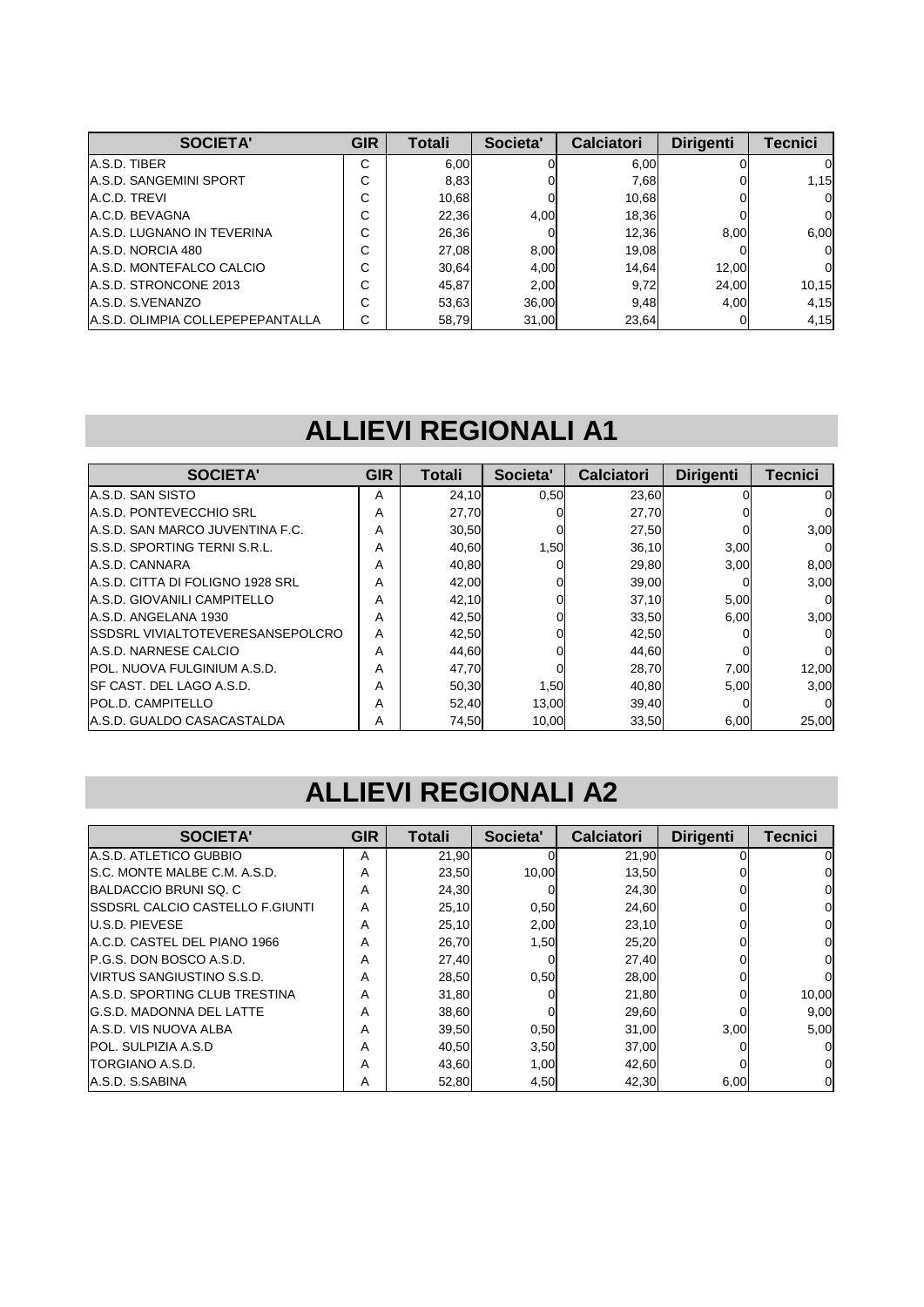| <b>SOCIETA'</b>                     | <b>GIR</b> | Totali | Societa' | <b>Calciatori</b> | <b>Dirigenti</b> | <b>Tecnici</b> |
|-------------------------------------|------------|--------|----------|-------------------|------------------|----------------|
| IA.C.D. BASTIA 1924                 | B          | 20,00  |          | 17,00             |                  | 3,00           |
| A.S.D. DUCATO CALCIO                | B          | 25,30  |          | 22,30             |                  | 3,00           |
| A.S.D. TERNI EST                    | B          | 27,70  |          | 27,70             |                  | $\Omega$       |
| A.S.D. NARNIA 2014                  | В          | 32,60  |          | 23,60             |                  | 9,00           |
| A.S.D. AMERINA 1950                 | B          | 36,80  |          | 27,80             | 9,00             | $\Omega$       |
| A.S.D. OLIMPIA COLLEPEPEPANTALLA    | в          | 39,70  | 1,50     | 33,20             | 5,00             | 0              |
| <b>A.S.D. PETRIGNANO</b>            | В          | 40,60  | 3,00     | 37,60             |                  | 0              |
| A.S.D. NESTOR CALCIO                | B          | 46,60  |          | 31,60             |                  | 15,00          |
| <b>A.D. VOLUNTAS CALCIO SPOLETO</b> | B          | 48,30  |          | 48,30             |                  | $\Omega$       |
| <b>ORVIETANA CALCIO S.R.L.</b>      | B          | 50,60  |          | 50,60             |                  | 0              |
| <b>A.S.D. JULIA SPELLO</b>          | B          | 51,10  |          | 51,10             |                  | 0              |
| A.C.D. TREVI                        | B          | 53,20  |          | 47,20             | 6,00             | 0              |
| A.S.D. B E A SPORT CALCIO A 5       | B          | 54,50  | 1,00     | 44,50             |                  | 9,00           |
| A.S.D. PGS E BOSICO                 | в          | 63,90  | 0,50     | 63,40             |                  | 0              |

## **GIOVANISSIMI REGIONALI A1**

| <b>SOCIETA'</b>                          | <b>GIR</b> | Totali | Societa' | <b>Calciatori</b> | <b>Dirigenti</b> | <b>Tecnici</b> |
|------------------------------------------|------------|--------|----------|-------------------|------------------|----------------|
| <b>ISSDSRL VIVIALTOTEVERESANSEPOLCRO</b> | Α          | 15,50  |          | 15,50             |                  |                |
| A.S.D. CITTA DI FOLIGNO 1928 SRL         | Α          | 16,70  |          | 16,70             |                  | O.             |
| A.S.D. CANNARA                           | Α          | 17,50  | 0,50     | 17,00             |                  |                |
| A.S.D. SAN SISTO                         | Α          | 18.40  | 1,50     | 16.90             |                  |                |
| A.C.D. CASTEL DEL PIANO 1966             | Α          | 20,40  |          | 17,40             |                  | 3,00           |
| A.S.D. PONTEVECCHIO SRL                  | Α          | 21,70  |          | 21,70             |                  |                |
| <b>IPOL. NUOVA FULGINIUM A.S.D.</b>      | A          | 22,50  |          | 19,50             |                  | 3,00           |
| <b>A.S.D. PONTEVALLECEPPI</b>            | Α          | 22,60  |          | 22,60             |                  |                |
| A.S.D. ATLETICO GUBBIO                   | Α          | 24,10  | 1,50     | 22,60             |                  |                |
| A.S.D. NESTOR CALCIO                     | Α          | 30,70  | 2,50     | 15,20             |                  | 13,00          |
| <b>POL.D. CAMPITELLO</b>                 | Α          | 39,30  |          | 24,30             | 12.00            | 3,00           |
| A.S.D. NARNIA 2014                       | Α          | 42,80  |          | 39,80             |                  | 3,00           |
| IS.C. MONTE MALBE C.M. A.S.D.            | Α          | 44,10  | 21,50    | 17,60             |                  | 5,00           |
| <b>IP.G.S. DON BOSCO A.S.D.</b>          | Α          | 50,10  |          | 38,10             |                  | 12,00          |

#### **GIOVANISSIMI REGIONALI A2**

| <b>SOCIETA'</b>                         | <b>GIR</b> | <b>Totali</b> | Societa' | <b>Calciatori</b> | <b>Dirigenti</b> | <b>Tecnici</b> |
|-----------------------------------------|------------|---------------|----------|-------------------|------------------|----------------|
| IA.C. PERUGIA CALCIO S.R.L.             | A          | 5,30          | $\Omega$ | 5,30              |                  |                |
| A.S.D. S.SABINA                         | A          | 15,50         |          | 15,50             |                  |                |
| A.S.D. GUALDO CASACASTALDA              | A          | 17,50         |          | 14,50             |                  | 3,00           |
| IS.S.D. CITTA DI CASTELLO SRL           | Α          | 17,70         |          | 17,70             |                  |                |
| ISF CAST. DEL LAGO A.S.D.               | A          | 19,00         |          | 16,00             |                  | 3,00           |
| <b>A.S.D. VIS NUOVA ALBA</b>            | A          | 21,70         |          | 21,70             |                  |                |
| <b>IG.S.D. MADONNA DEL LATTE</b>        | A          | 23,40         | ΩI       | 20,40             |                  | 3,00           |
| BALDACCIO BRUNI SQ. C                   | Α          | 23,60         | 3,00     | 4,60              |                  | 16,00          |
| <b>ISSDSRL CALCIO CASTELLO F.GIUNTI</b> | A          | 27,20         | 1,00     | 26,20             |                  |                |
| IA.C.D. BASTIA 1924                     | A          | 30,20         |          | 24,20             | 3,00             | 3,00           |
| <b>A.S.D. JUNIOR CALCIO MAGIONE</b>     | Α          | 30,60         |          | 27,60             |                  | 3,00           |
| <b>A.S.D. FONTANELLEBRANCA</b>          | Α          | 34,60         | 10.00    | 24,60             |                  |                |
| <b>A.S.D. SPORTING CLUB TRESTINA</b>    | A          | 36,20         |          | 28,20             | 5,00             | 3,00           |
| <b>U.S.D. PIEVESE</b>                   | A          | 50,50         | 20,00    | 15,50             | 8,00             | 7,00           |
| <b>A.S.D. TAVERNELLE CALCIO</b>         | A          | 72,40         | 20,00    | 17.40             | 30,00            | 5,00           |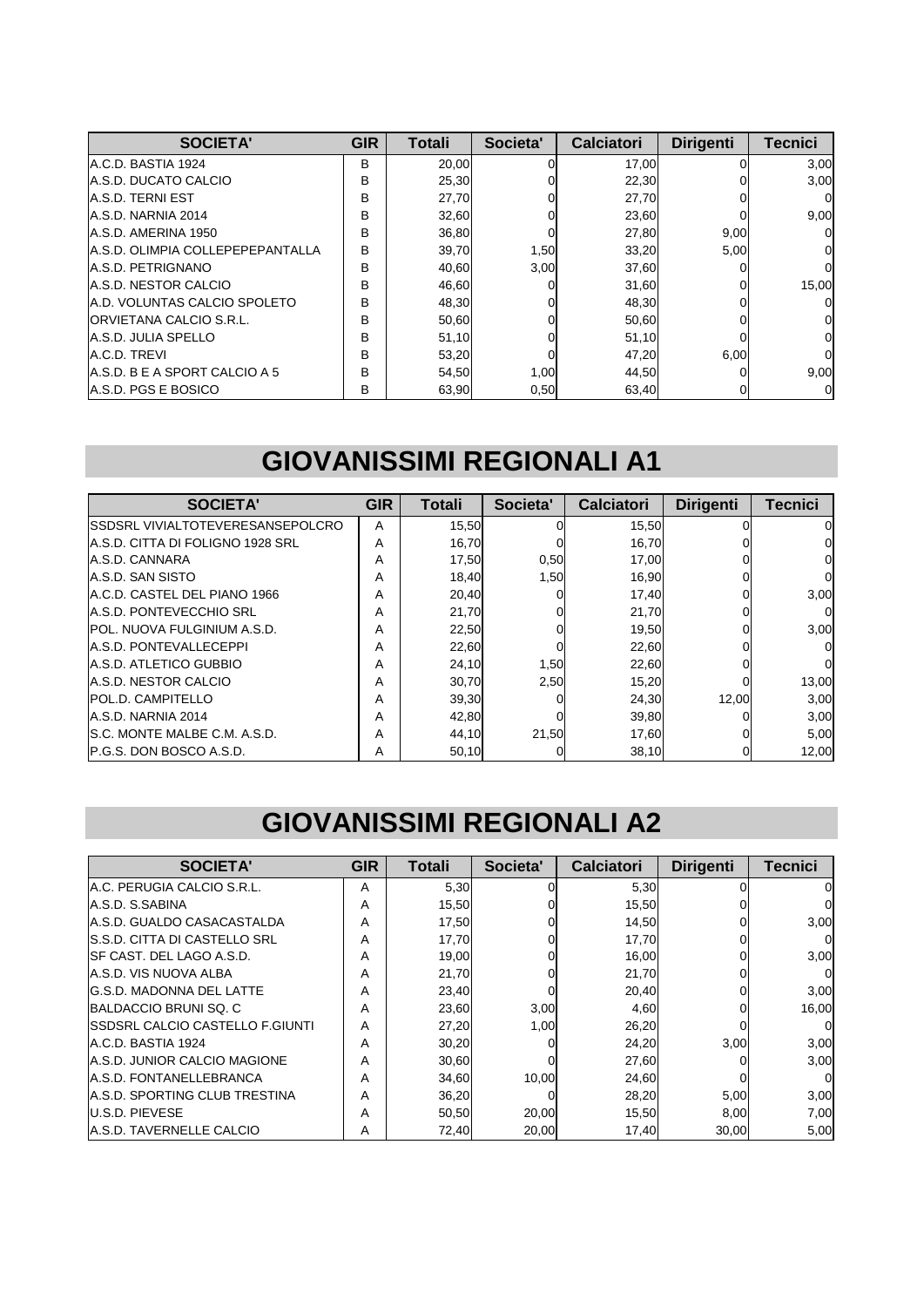| <b>SOCIETA'</b>                     | <b>GIR</b> | Totali | Societa' | <b>Calciatori</b> | <b>Dirigenti</b> | <b>Tecnici</b> |
|-------------------------------------|------------|--------|----------|-------------------|------------------|----------------|
| <b>ORVIETANA CALCIO S.R.L.</b>      | B          | 13,80  |          | 13,80             |                  | O              |
| <b>C.S.D. GIOVANILI TODI</b>        | В          | 14,70  |          | 14,70             |                  |                |
| <b>TERNANA CALCIO S.P.A.</b>        | B          | 18,60  | 0,50     | 18,10             |                  |                |
| A.S.D. NARNESE CALCIO               | B          | 19,60  | 0,50     | 16,10             |                  | 3,00           |
| A.S.D. PETRIGNANO                   | B          | 21,60  | 1,50     | 20,10             |                  |                |
| IPOL. C4 A.S.D.                     | B          | 24,30  |          | 10,30             | 14,00            | $\Omega$       |
| A.S.D. ANGELANA 1930                | B          | 27,30  |          | 16,30             |                  | 11,00          |
| A.S.D. AMERINA 1950                 | B          | 27,50  | 3,00     | 21,50             |                  | 3,00           |
| IG.S. ARRONE A.S.D.                 | B          | 33,30  | 4,50     | 28,80             |                  | $\Omega$       |
| <b>A.S.D. GIOVANILI CAMPITELLO</b>  | в          | 34,20  |          | 17,20             | 8,00             | 9,00           |
| <b>A.S.D. PGS E BOSICO</b>          | B          | 42,50  |          | 30,50             | 3,00             | 9,00           |
| A.S.D. J.CAMPOMAGGIO STRONCONE C    | B          | 45,90  | 3,00     | 36,90             |                  | 6,00           |
| A.S.D. DUCATO CALCIO                | B          | 50,50  |          | 36,50             |                  | 14,00          |
| <b>U.S.D. CASCIA</b>                | B          | 61,00  | 3,00     | 49,00             | 9,00             | $\Omega$       |
| <b>A.D. VOLUNTAS CALCIO SPOLETO</b> | B          | 74,10  | 53,00    | 21,10             |                  | 0              |

#### **GRADUATORIA COPPA DISCIPLINA CAMPIONATO AMATORI CITTA' DI CASTELLO – 2015/2016**

|                           | TOTALE PUNTI | SOCIETA DIRIGENTI |      | TECNICI CALCIATORI |
|---------------------------|--------------|-------------------|------|--------------------|
| UNITED A.S.D.             | 2,40         |                   |      | 2,40               |
| <b>BORGOROSSO</b>         | 3,60         |                   |      | 3,60               |
| MONTE S.MARIA TIBERINA    | 5,16         |                   |      | 5,16               |
| OLD BLACKS FC             | 5,52         |                   |      | 5,52               |
| ORSINI                    | 5,88         |                   |      | 5,88               |
| ORIZZONTE PETRELLE        | 6,48         |                   |      | 6,48               |
| TIGROTTI MORRA            | 7,68         |                   |      | 7,68               |
| AMATORI LAMA              | 11,20        | 4,00              |      | 7,20               |
| BOCA D AGGIA SANSECONDO   | 11,64        |                   |      | 11,64              |
| CERBARA                   | 15,66        | 4,00              | 2,30 | 9,36               |
| PIOSINA A.S.D.            | 19,12        | 4,00              |      | 15,12              |
| LONGOBARDA RA             | 20,55        | 8,00              | 1,15 | 11,40              |
| AMATORI SAN LEO           | 21,76        | 4,00              |      | 17,76              |
| <b>MDL 1983</b>           | 21,76        | 16,00             |      | 5,76               |
| SAN LORENZO LERCHI A.R.L. | 30,59        | 4,00              | 4,15 | 22,44              |
| RIOSECCO                  | 36,72        | 12,00             |      | 24,72              |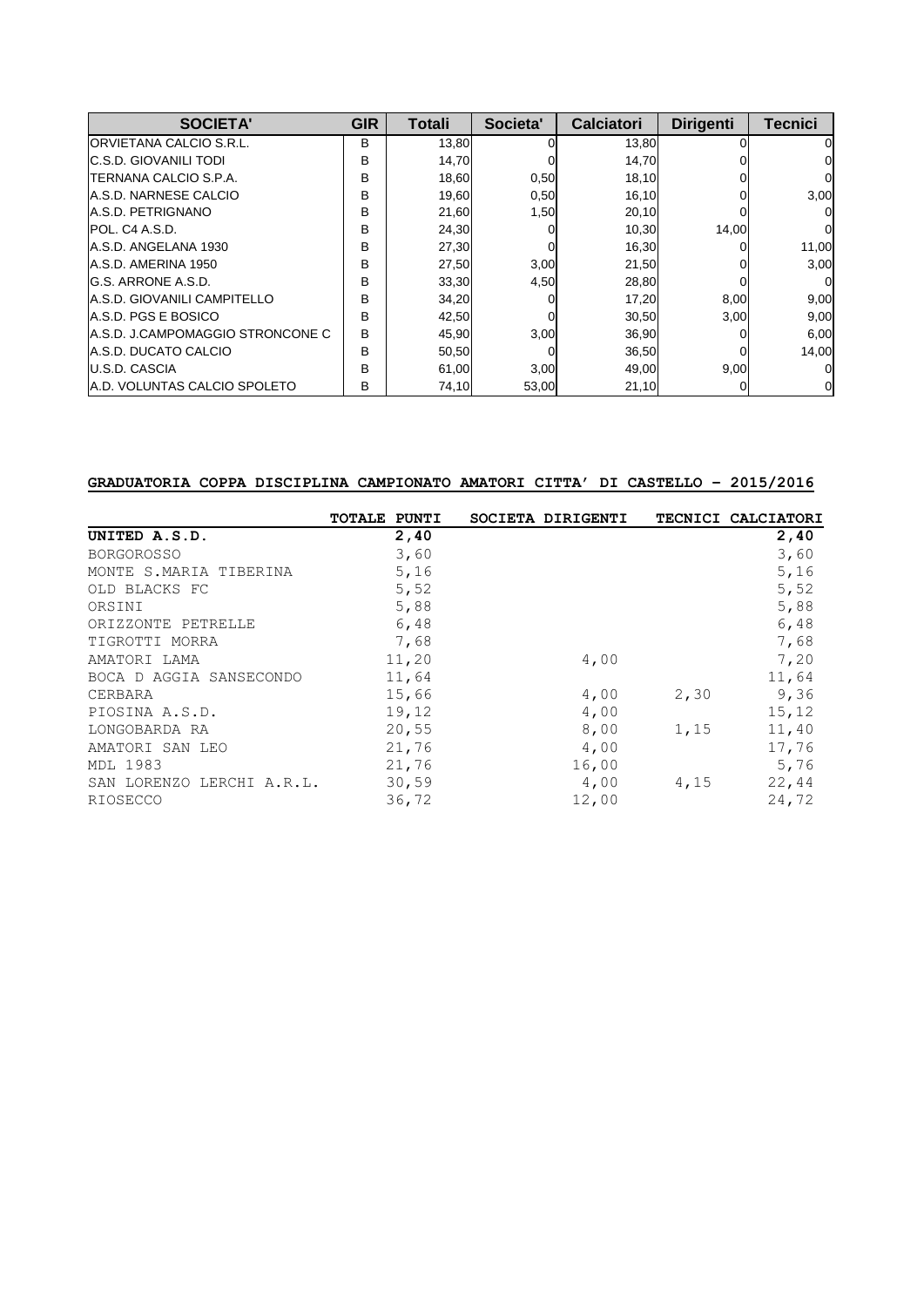## **Regionale Calcio a 5 serie C1**

| <b>SOCIETA'</b>                   | <b>GIR</b> | Totali | Societa' | <b>Calciatori</b> | <b>Dirigenti</b> | <b>Tecnici</b> |
|-----------------------------------|------------|--------|----------|-------------------|------------------|----------------|
| A.S.D. FREE TIME                  | A          | 4,44   | 0        | 4,44              |                  | 0              |
| A.S.D. FUTSAL TODI                | A          | 7,00   | 1,00     | 6,00              |                  | 0              |
| IA.S.D. VIRTUS TIFERNUM CALCIO A5 | A          | 7,08   | 0        | 7,08              |                  | 0              |
| A.S.D. GUBBIO CALCIO A 5          | A          | 12,44  | 1,00     | 7,44              | 4,00             | 0              |
| A.S.D. GADTCH 2000                | A          | 13,26  | 0        | 6,96              | 4,00             | 2,30           |
| A.S.D. BURANO C5                  | A          | 15,87  | 1,00     | 9,72              | 4,00             | 1,15           |
| IA.S.D. FORTIS C.BALANZANO        | A          | 16,06  | 0        | 5,76              | 8,00             | 2,30           |
| <b>S.C.D. GRIFONI</b>             | A          | 16,21  | 4,00     | 8,76              |                  | 3,45           |
| A.S.C. ACLI MIRIANO               | A          | 16,59  |          | 7,44              | 8,00             | 1,15           |
| <b>IA.S.D. CITTA DI ORTE C5</b>   | A          | 18,35  | 2,00     | 7,20              | 8,00             | 1,15           |
| IA.S.D. CALCETTO SPELLO           | A          | 18,36  | $\Omega$ | 6,36              | 12,00            | $\Omega$       |
| IASS. PERUSIA SEC5 S.ERMINIO      | A          | 19,81  | 10.00    | 6,36              |                  | 3,45           |
| <b>POL. MONTELEONE CALCIO</b>     | A          | 21,16  | 1,00     | 8,16              | 12,00            |                |
| U.S. GIOVE A.S.D.                 | A          | 22,16  | 1,00     | 5,16              | 16,00            | 0              |
| A.S. CALVI                        | A          | 49,28  | 11,00    | 14,28             | 24,00            |                |

# **Regionale calcio a 5 serie C2**

| <b>SOCIETA'</b>                       | <b>GIR</b> | <b>Totali</b> | Societa' | <b>Calciatori</b> | <b>Dirigenti</b> | Tecnici |
|---------------------------------------|------------|---------------|----------|-------------------|------------------|---------|
| A.S.D. SCHEGGIA                       | A          | 7,40          | 2,00     | 5,40              |                  |         |
| IA.S.D. CITTA DI FOLIGNO 1928 SRL     | A          | 8,08          | 1,00     | 7,08              |                  |         |
| <b>FUTSAL 3 C VENTINELLA</b>          | Α          | 8,36          | 2,00     | 6,36              |                  |         |
| A.S.D. WALDUM                         | Α          | 9,12          | $\Omega$ | 9,12              |                  | O       |
| IA.S.D. PONTE PATTOLI CALCIO A 5      | Α          | 9,43          | ΩI       | 8,28              |                  | 1,15    |
| <b>A.S.D. FUTSAL V.GUALDO MORANO</b>  | Α          | 9,96          |          | 9,96              |                  |         |
| IA.S.D. REAL NOCERA CALCIO A 5        | Α          | 11,68         | $\Omega$ | 7,68              | 4,00             |         |
| <b>IS.D. POLISPORTIVA SAN MARIANO</b> | A          | 12,48         | 2,00     | 6,48              | 4.00             | 0       |
| A.S.D. VIS GUBBIO CALCIO A 5          | Α          | 13,64         | 5,00     | 8,64              |                  |         |
| <b>A.S.D. MONTEBELLO</b>              | Α          | 18,24         |          | 6,24              | 12,00            | 0       |
| IA.S.D. ATHLETIC CLUB BASTIA          | A          | 18,28         | 0        | 14,28             | 4,00             | 0       |
| A.S.D. CALCETTO FOLIGNO               | A          | 27,79         | 10,00    | 8,64              | 8,00             | 1,15    |
| IA.S.D. REAL CANNARA CALCIO A 5       | Α          | 100,11        | 9,00     | 18,96             | 68,00            | 4,15    |
| A.S.D. DERUTA CALCIO A 5              | A          | 127,88        | $\Omega$ | 106,73            | 20,00            | 1,15    |
| <b>S.S.D. SUBASIO</b>                 | A          | 190,37        | 13,00    | 109,37            | 68,00            | 0       |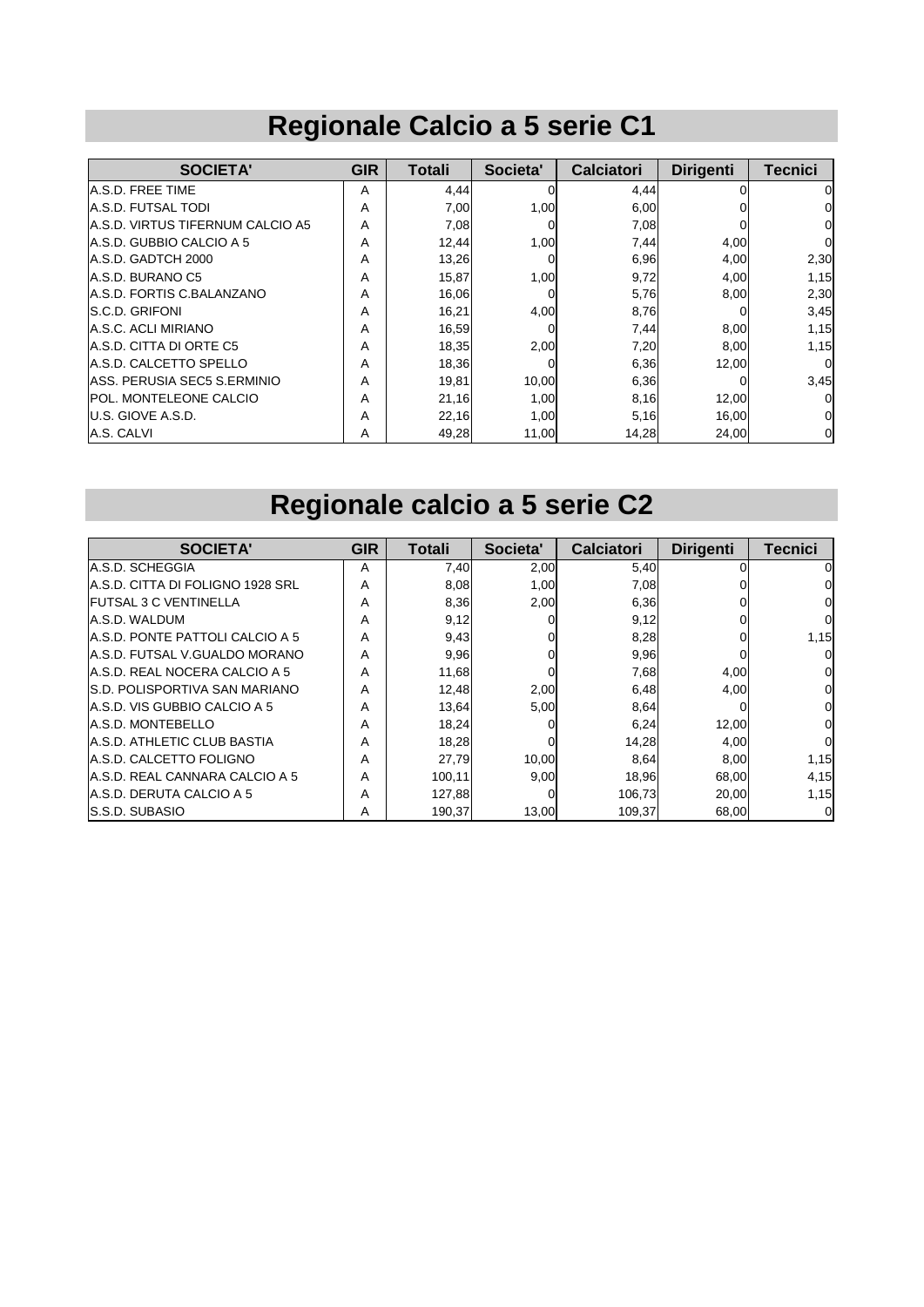| <b>SOCIETA'</b>                        | <b>GIR</b>   | Totali | Societa' | <b>Calciatori</b> | <b>Dirigenti</b> | <b>Tecnici</b> |
|----------------------------------------|--------------|--------|----------|-------------------|------------------|----------------|
| IA.S.D. ORVIETO F.C.                   | <sub>B</sub> | 4,20   | n        | 4,20              |                  |                |
| A.S.D. SUGANO                          | B            | 4,99   |          | 3,84              |                  | 1,15           |
| ACS.D. SAXUM C5                        | B            | 8,27   |          | 6,12              | 1,00             | 1,15           |
| A.S.D. OSMA MARSCIANO C5               | B            | 9,97   | 1,00     | 5,52              |                  | 3,45           |
| <b>ASC.D. MASSA MARTANA</b>            | B            | 12,52  | 1,00     | 11,52             |                  |                |
| <b>A.S.D. PONTE SAN LORENZO</b>        | B            | 13,20  | 2,00     | 7,20              | 4,00             |                |
| <b>A.S.D. FUTSAL LAURENTINA</b>        | B            | 14,76  | 6,00     | 8,76              |                  | 0              |
| <b>IU.S.D. CASTEL GIORGIO</b>          | B            | 16,60  | 4,00     | 12,60             |                  | 0              |
| A.S.D. CHICO MENDES                    | B            | 16,84  | 0        | 12,84             | 4,00             | O              |
| A.S.D. ATLETICO ORTE 5.11              | B            | 21,58  |          | 5,28              | 8,00             | 8,30           |
| IPOL.D CITTA DI NORCIA                 | B            | 22,96  | 4,00     | 6,96              | 12,00            |                |
| <b>POL.D. CIRCOLO LAVORATORI TERNI</b> | B            | 23,12  | 1,00     | 6,12              | 16.00            | O              |
| IA.S.D. NARNI SPORT CENTER             | B            | 23,65  | 4,00     | 16,20             |                  | 3,45           |
| A.S.D. LIBERTAS TACITO TERNI           | B            | 26,16  | 0        | 14,16             | 12,00            | 0              |
| <b>A.S.D. EDEN PARK HORSE VILLAGE</b>  | в            | 132,65 | 5,00     | 111,65            | 16,00            | 0              |

# **Regionale Calcio a 5 Femminile**

| <b>SOCIETA'</b>                        | <b>GIR</b> | Totali | Societa' | <b>Calciatori</b> | <b>Dirigenti</b> | Tecnici |
|----------------------------------------|------------|--------|----------|-------------------|------------------|---------|
| IPOL.D. AMC 98                         | A          | 0,24   |          | 0,24              |                  | 0       |
| <b>A.S.D. SANGEMINI SPORT</b>          | A          | 0,36   |          | 0,36              |                  | O.      |
| A.S.D. CITTA DI ORTE C5                | A          | 0,48   |          | 0,48              |                  | ΟI      |
| POL. AGELLO A.S.D.                     | A          | 0,72   |          | 0,72              |                  | ΟI      |
| A.S.D. GADTCH 2000                     | A          | 1,08   |          | 1,08              |                  | 0       |
| A.S.D. ANGELANA C5                     | A          | 2,16   |          | 2,16              |                  | 0       |
| A.P.D. ORATORIO S.GIOVANNI BOSCO       | A          | 2,16   |          | 2,16              |                  | O.      |
| <b>POL.D. CIRCOLO LAVORATORI TERNI</b> | A          | 4,72   |          | 0,72              | 4.00             | ი       |
| <b>ASC.D. MASSA MARTANA</b>            | A          | 13,11  | 8.00     | 3,96              |                  | 1,15    |
| A.S.D. NURSIA CALCIO A 5               | A          | 16,56  | 11.00    | 1,56              | 4.00             | ΩI      |
| A.S.D. LIBERTAS TACITO TERNI           | A          | 21,88  | 4.00     | 5,88              | 12.00            | ΟI      |

#### **Serie D Calcio a 5**

| <b>SOCIETA'</b>                     | <b>GIR</b> | Totali | Societa' | <b>Calciatori</b> | <b>Dirigenti</b> | <b>Tecnici</b> |
|-------------------------------------|------------|--------|----------|-------------------|------------------|----------------|
| <b>A.S.D. NEW SPEDALICCHIO FIVE</b> | A          | 3,60   |          | 3,60              |                  |                |
| A.S.D. CTS GRAFICA CALCIO A 5       | A          | 3,88   | 1,00     | 2,88              |                  |                |
| A.S.D. FUTSAL GUALDO                | Α          | 4,08   |          | 4,08              |                  |                |
| A.S.D. POL. PIETRALUNGHESE          | Α          | 4,44   |          | 4.44              |                  |                |
| <b>S.S. CAPRARA</b>                 | A          | 4,80   |          | 4.80              |                  |                |
| A.S.D. CITTA DI CHIUSI 19           | A          | 5,56   | 1,00     | 4,56              |                  |                |
| A.S.D. FUTSAL CASCIA                | Α          | 8,20   |          | 4,20              | 4,00             |                |
| A.S.D. PROMANO                      | A          | 8,20   | 1,00     | 7,20              |                  |                |
| <b>A.S.D. ATLETICO COSTACCIARO</b>  | Α          | 9,40   | 4,00     | 5,40              |                  |                |
| <b>U.S.D. VIS FOSSATO</b>           | A          | 10.40  | 1,00     | 5,40              | 4.00             | 0              |
| <b>JA.S.D. TIBER</b>                | A          | 14,36  | 1,00     | 9,36              | 4,00             |                |
| <b>A.S.D. FUTSAL LIDARNO</b>        | A          | 16.84  | 10.00    | 6,84              |                  |                |
| A.S.D. SIGILLO                      | A          | 26,88  | 6,00     | 8,88              | 12,00            | 0              |